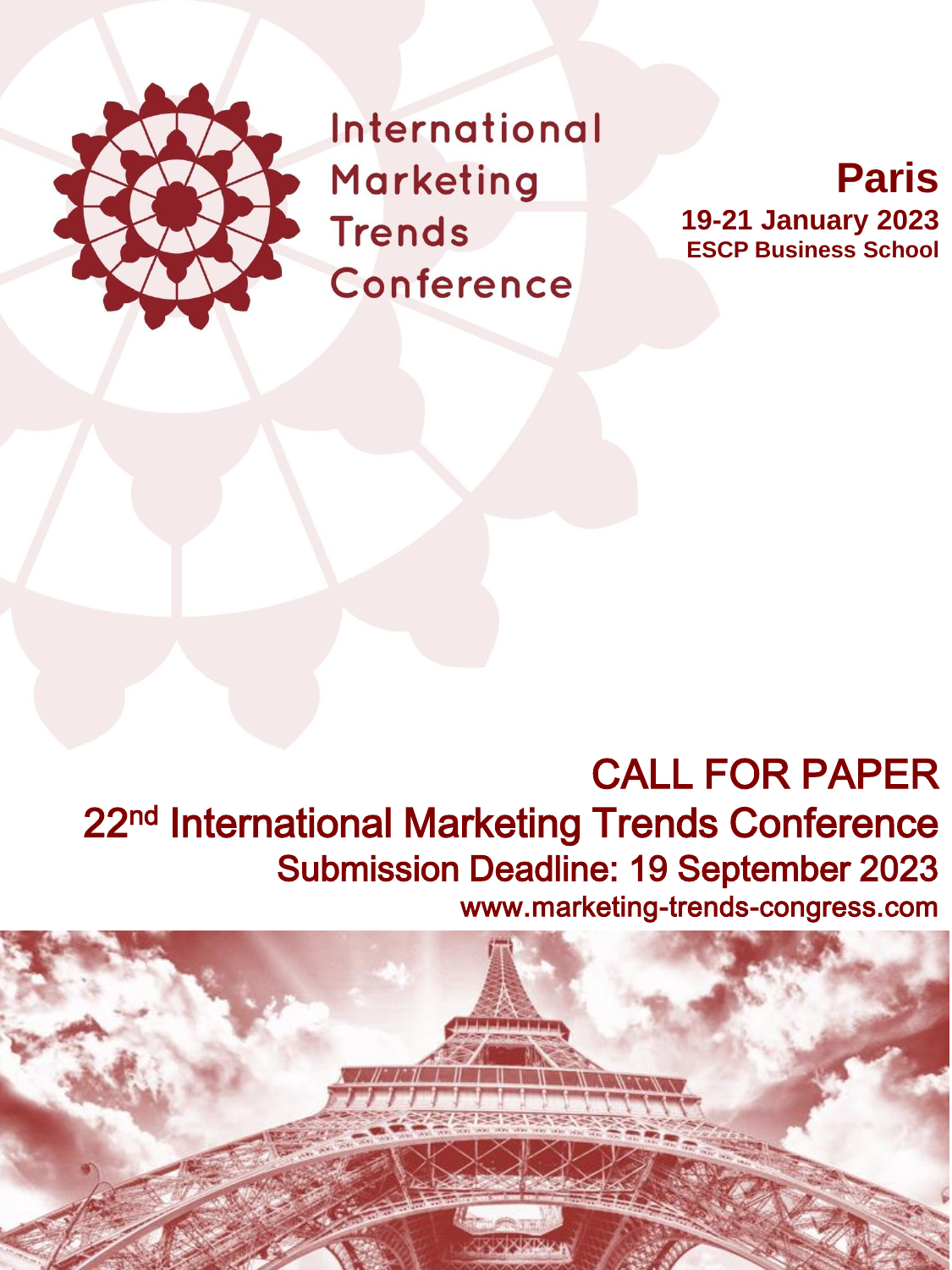## 22ND IMTC 2023 PARIS (FRANCE)

#### MASTERING THE CONVERSATION

#### Dialoguing with customers and stakeholders to handle future marketing and societal challenges

The critical pandemic situation and the associated threat on quality of life, geopolitical crises and conflicts, a collapsing global economy, climate change, digitization and robotization, the loss of governability, or massive social inequalities… These are just a few examples of global societal issues that are raising concerns and worries worldwide and that will increasingly drive consumers' emotions, needs, attitudes, norms and values. At the same time, however, the high dynamics and complexity of global social change fuels the desire for orientation and exchange with others who can contribute to finding meaning and an enriching, sustainable way of life.

Marketers must emphatically engage in the conversions taking place here between the various social groups and institutions in order to understand as early and precisely as possible the direction in which customer needs and expectations are developing and how these can be met in a promising manner. At the same time, it is important to seize the opportunity to present yourself as a trustworthy dialogue partner whose ideas and suggestions the target customers willingly take up. In this way, it may also be possible to counteract the emergence of claims that cannot or should not be realized from the company's point of view.

In this respect, one of the key challenges facing marketers is to build up and expand their willingness and ability to engage in dialogue with all vigor. Important prerequisites here are, for example, a strong reputation based on a convincing purpose and brand personality, the willingness to take a clear position even on controversial issues, and mastery of suitable (digital) technologies and social technologies in order to stay in a promising dialogue with customers and all other relevant stakeholders.

During our conference, we will invest time and collective thinking effort to better understand this key issue that has the potential to shape the future of marketing trends.

We invite you to join us during the 22<sup>nd</sup> International Marketing Trends Conference in Paris (France) on the 19-21 January 2023, and participate to fruitful and exciting exchanges and discussions, with scholars and professionals, about the future of marketing trends.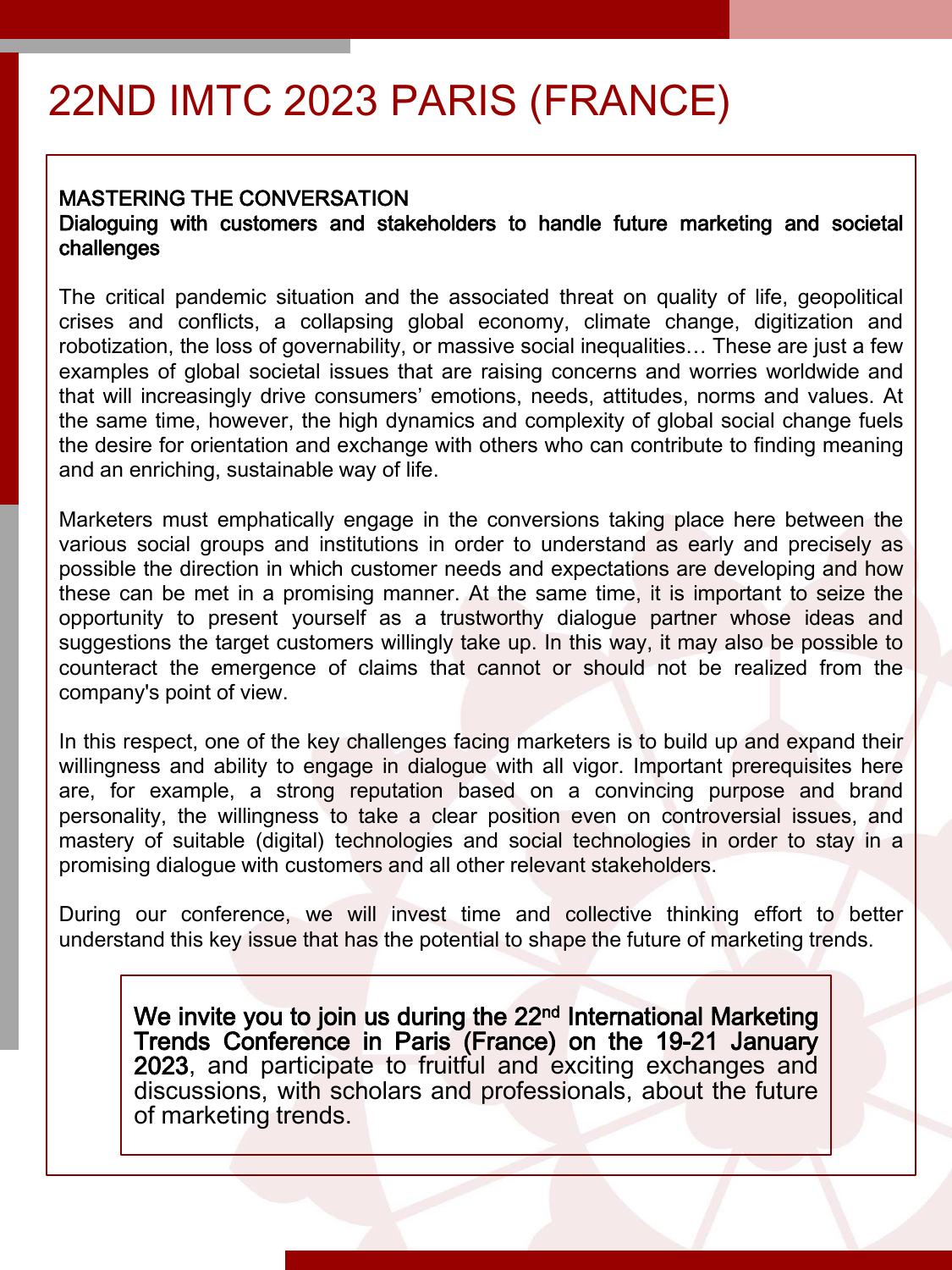### 22ND IMTC 2023 PARIS (FRANCE)

The International Marketing Trends Conference offers a great variety of conferences and covers a wide range of topics with two key orientations that make it a special place:

- "Trends" are at the heart of the conference and will become a stronger focus of the conference. The choice has been made by the Scientific Committee to further emphasize the trends that shape the future of marketing for both academics and professional with dedicated events.
- "Business Interaction" with companies has always been at the heart of the conference, in particular in the many round tables involving top marketing managers. It will become even more important with new events such as business cases and a specific focus of the publications on their implications in the day-to-day marketing life.

Key events and publications of the International Marketing Trends Conference :

- International Marketing Trends Congress, an academic event where professors and researchers present their work on the latest research trends in marketing;
- Poster Session, an exchange platform which takes place in a specific location where researchers can display a paper poster illustrating their research and meet other researchers;
- Marketing Strategy Forum, a series of round tables and presentations where business professionals are invited to exchange with other managers and academics on the marketing strategies;
- Healthcare Strategy Forum, a conference dedicated to the pharmaceutical industry where top executives exchange on the key strategic issues of the industry;
- Arts, Cultural and Creative Industries Forum, specifically focused on meeting artists and business professionals working in the creative world ;
- Doctoral Colloquium, which offers Ph.D. students the opportunity to present their research and receive guidance on future directions from leading academics;
- International Marketing Trends Awards, which acknowledges researchers and professionals for their overall achievements;
- Professor Elyette Roux Best Thesis in Luxury Management Prize, which aims at acknowledging outstanding research made by Ph.D. students all along their thesis work and support future research and publications in the field of luxury brand management;
- Best Thesis Award, which is given to the author of a completed thesis for its outstanding contribution to research in marketing;
- Best Paper Award, which is given to the best conference paper;
- Marketing Trends Journal, a RANKED academic publication dedicated to research on the marketing trends.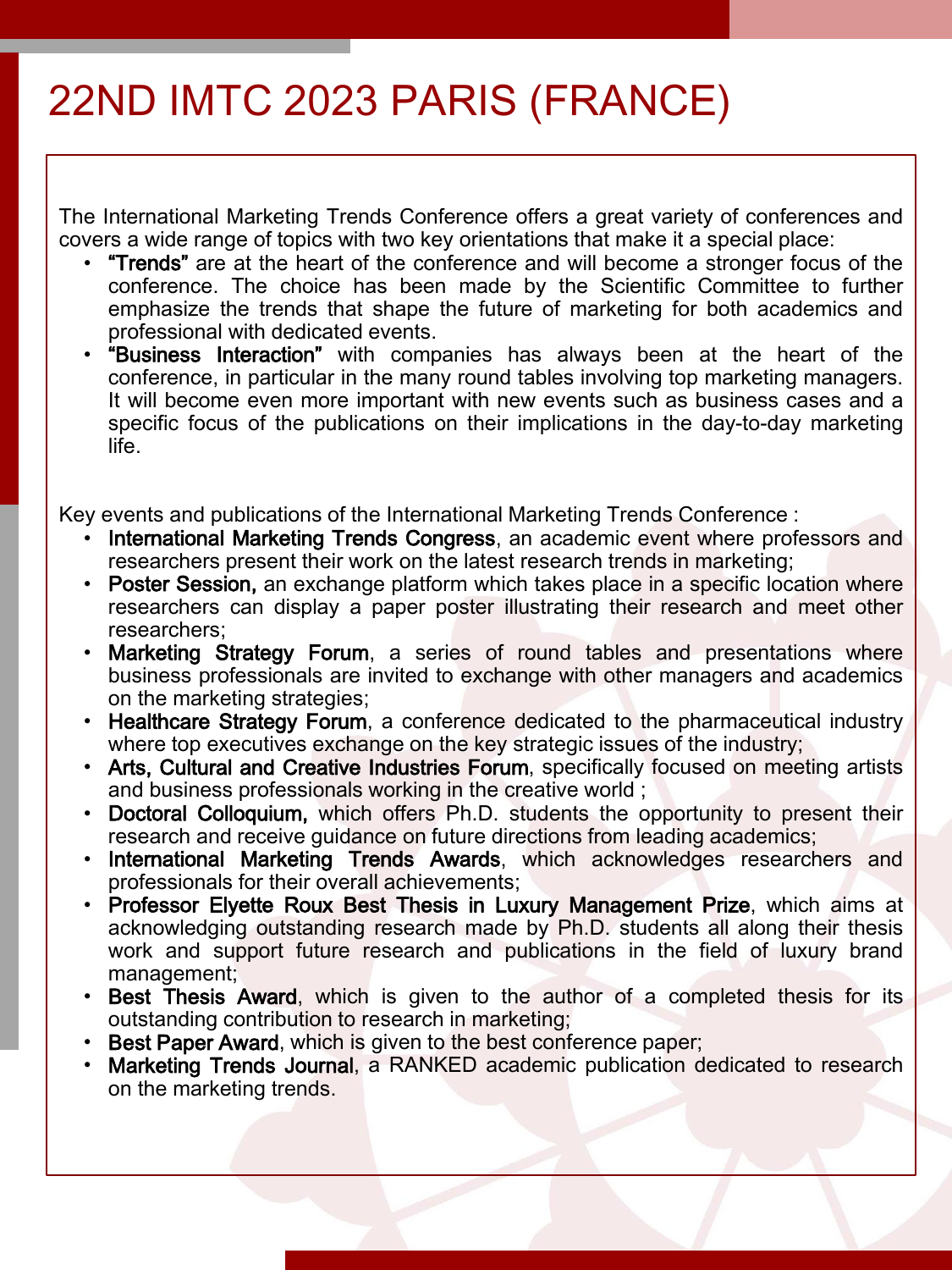## CALL FOR PAPER AND POSTER

#### 12 key tracks :

- International Marketing
- Big Data, Artificial intelligence and Marketing analytics
- Branding and Marketing Communication
- Consumer Behavior and Marketing Research
- Digital Marketing
- Innovation and Product Management
- Marketing and Sustainability
- Marketing Strategy
- Retailing and E-Commerce
- Sales, CRM, Pricing and Promotion
- Sectorial Marketing Services (Services, Tourism, Culture, Healthcare, Media, Education, Non profit…)
- Sectorial Marketing Goods (B-to-B, Luxury, Automotive, Consumer Goods, Food…)

• And…

… a specific 2023 Marketing Trends Track : "MASTERING THE CONVERSATION Dialoguing with customers and stakeholders to handle future marketing and societal challenges".

In order to favor the multicultural exchanges, the official language of the conference is English but the papers can be written in English, French, German, Italian, Portuguese and Spanish. A one page summary in English must be attached for papers written in another language but English.

All papers (5 pages) will be subjected to double blind peer-reviewing and are expected to meet academic excellence. They must be submitted via the conference website www.marketing-trends-congress.com.

The **posters** will be evaluated by the **conference scientific committee**. They must be written in English. They are expected to be sent directly by email at info@team-imtc.com specifying "Poster" in the subject section.

#### Conference Chairs :

- Pr. Julio JIMÉNEZ, Universidad Zaragoza (Spain)
- Pr. Alberto PASTORE, Università di Roma La Sapienza (Italy)
- Pr. Julien SCHMITT, ESCP Business School (France)
- Pr. Klaus-Peter WIEDMANN, Leibniz Universität Hannover (Germany)

#### Conference Honorary Chair :

• Pr. Umberto COLLESEI - Università Ca' Foscari Venezia (Italy)

#### Conference President :

• Ms Françoise CONCHON-ANDREANI, INSEMMA (France)

#### Submission deadline: 19 September 2022.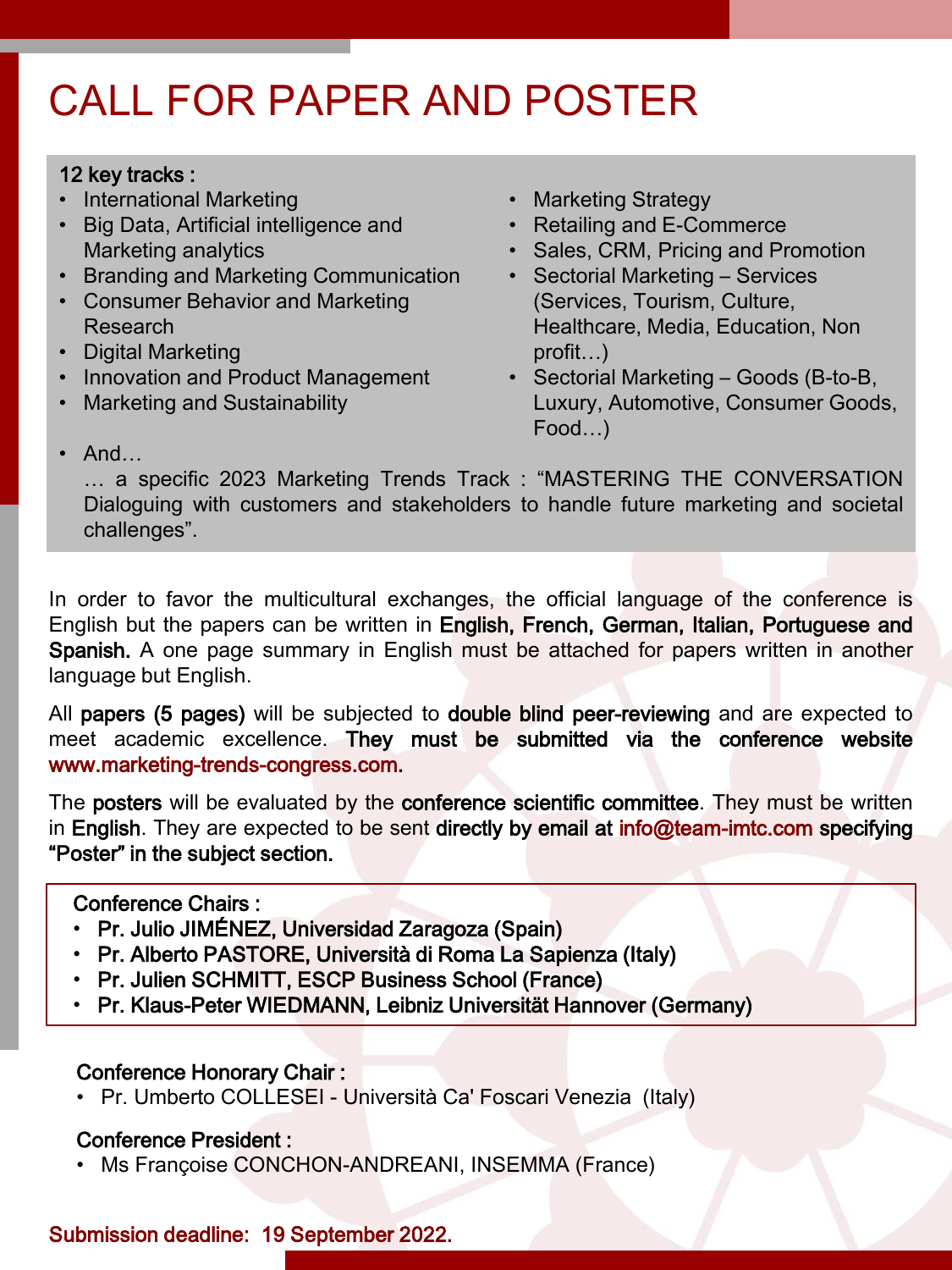# PAPER PUBLICATION RULES

The full papers are expected to be approx. 10,000 characters, spaces excluded (5 pages recommended).

In case you are contributing to more than one paper at the conference, please keep in mind that you cannot be the first author of more than one publication and should therefore appear as co-author of the other paper. Also note that you will not be allowed to be first author and/or co-author of more than 2 papers.

#### Format rules:

- Single spaced throughout
- Times New Roman 12
- A4 page formatting
- Justified
- 2.5 cm margins on all sides

#### Presentation rules:

- Manuscript file in Word (.doc or .docx)
- For the reviewing version: NO personal or professional information
- The first page of the reviewing version should be a title page including the title of your manuscript in English and (optional) in paper language
- Immediately after the title, *abstract in English and (optional) in your paper language* and key words in English and (optional) in paper language (max 5)
- For the final paper (after reviewing process and paper acceptance  $ONLY$ : name of authors and co-authors on the front page - University address - Present position - Telephone number and e-mail address and any acknowledgment or technical assistance on the front page
- Use of academic format for formulas, figures and tables

#### Paper structure:

- In the final version ONLY (not in the reviewing version), on the front page: name of authors and co-authors - University address - Present position - Telephone number and e-mail address – Acknowledgment and/or technical assistance
- 1. Abstract
- 2. Key Words
- 3. Introduction and Objectives
- 4. Research Question
- 5. Conceptual Framework / Review /Research Model
- 6. Method
- 7. Findings
- 8. Discussion
- 9. Conclusion
- 10. Limitations
- 11. Further Research
- Literature 12. Managerial Implications
	- 13. Bibliography at the end of the paper (use academic format for references)
	- 14. Appendixes after the Bibliography

### **www.marketing-trends-congress.com**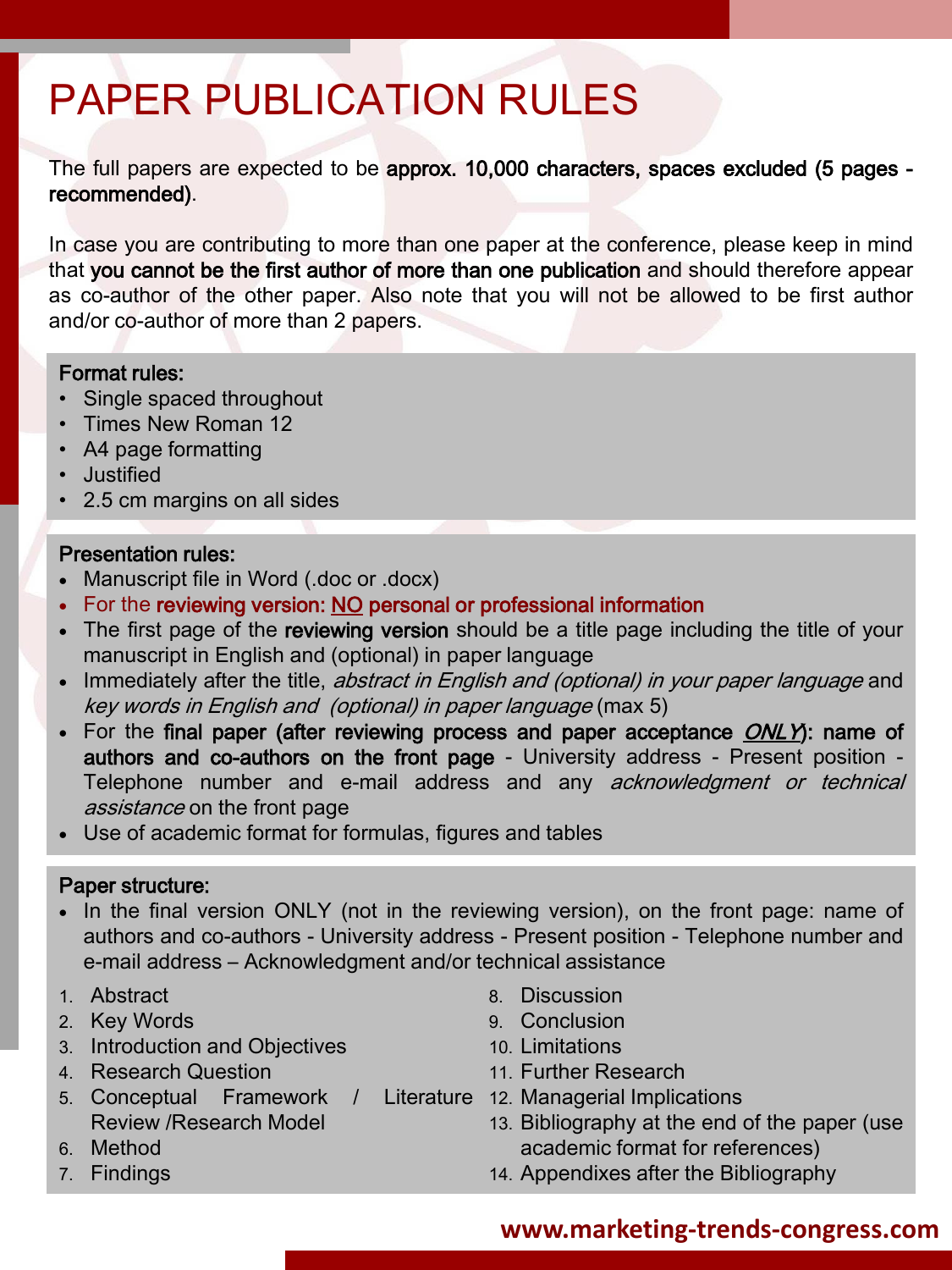## POSTER PUBLICATION RULES

The posters must be submitted directly by email at info@team-imtc.com and should clearly specify in the object type that they are proposals for the POSTER SESSION.

The posters will be assessed for both content and visual impact.

### Format rules:

- Type of font: Arial
- Title (at least 36 points) should be in bold. Author name and author's affiliations and e-mail addresses should be included. Also, for easy contact during the conference, a mobile phone number could prove useful although this is left to the appreciation of the author-.
- Text (at least 24 points). A poster should be easily readable from a distance of 1 to 2 metres, and 1.5 or 2 lines of spaces should be used between each line.
- Headings (30 points or more).should be 25% larger than normal text. Bold or other colours may be used.
- The amount of text should be kept to a minimum, and each block of text should include no more than a few sentences.
- Visual impact (illustrations, tables and graphics) is important and the authors are encouraged to include colour images and background.
- Presentation: either horizontal or vertical into three or four sections

The participants should print their posters themselves and bring them to the conference for display. The posters should be A1 (59,4cm x 84,1 cm) format and printed on a single side.

The posters should also be readable in A4 format in order to be included in the conference proceedings.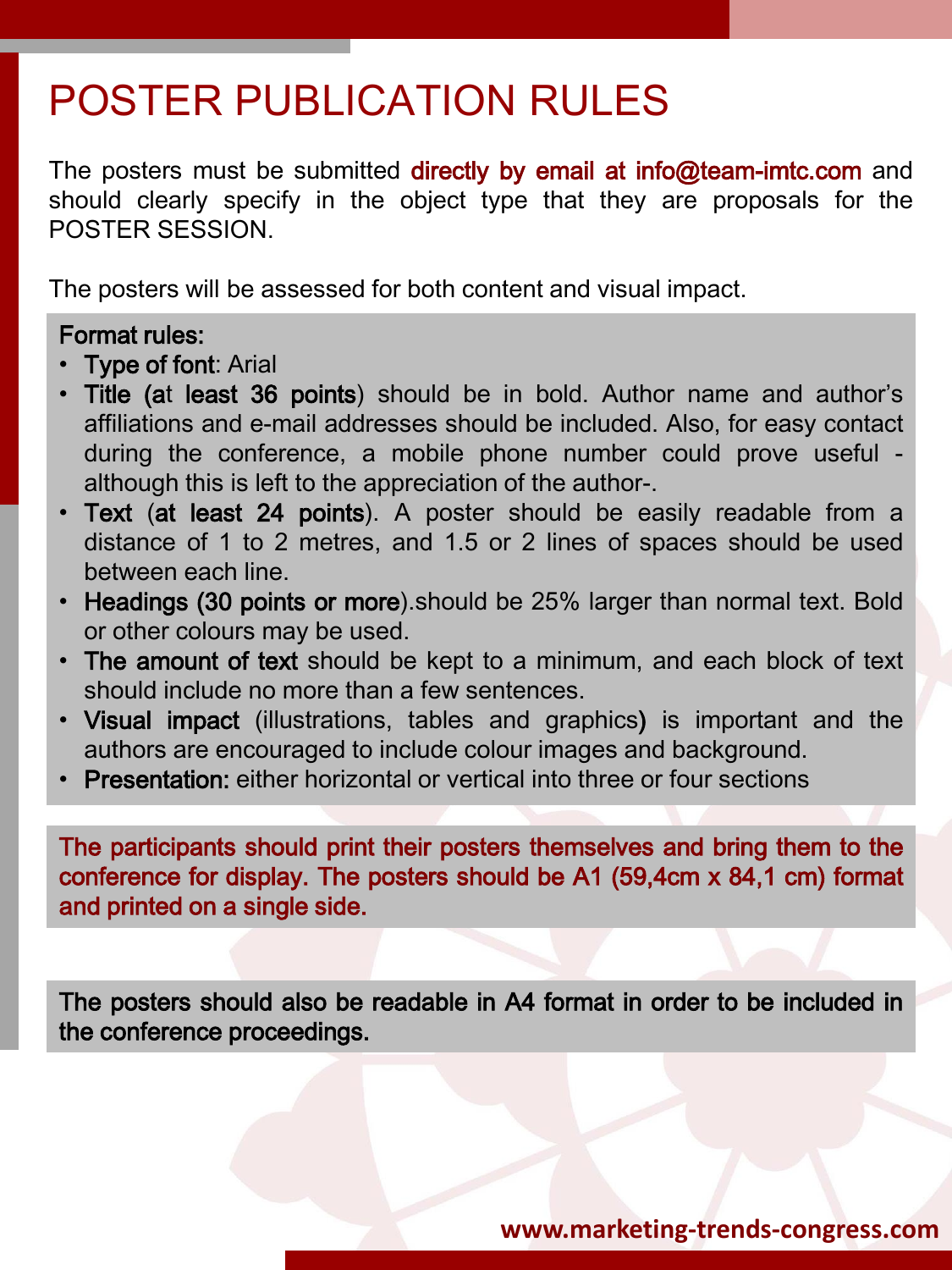## POSTER TEMPLATE



International Marketing **Trends** Conference

**POSTER SESSION** 

Title of research project

**Description of research project** 

Name of author(s) and contact information